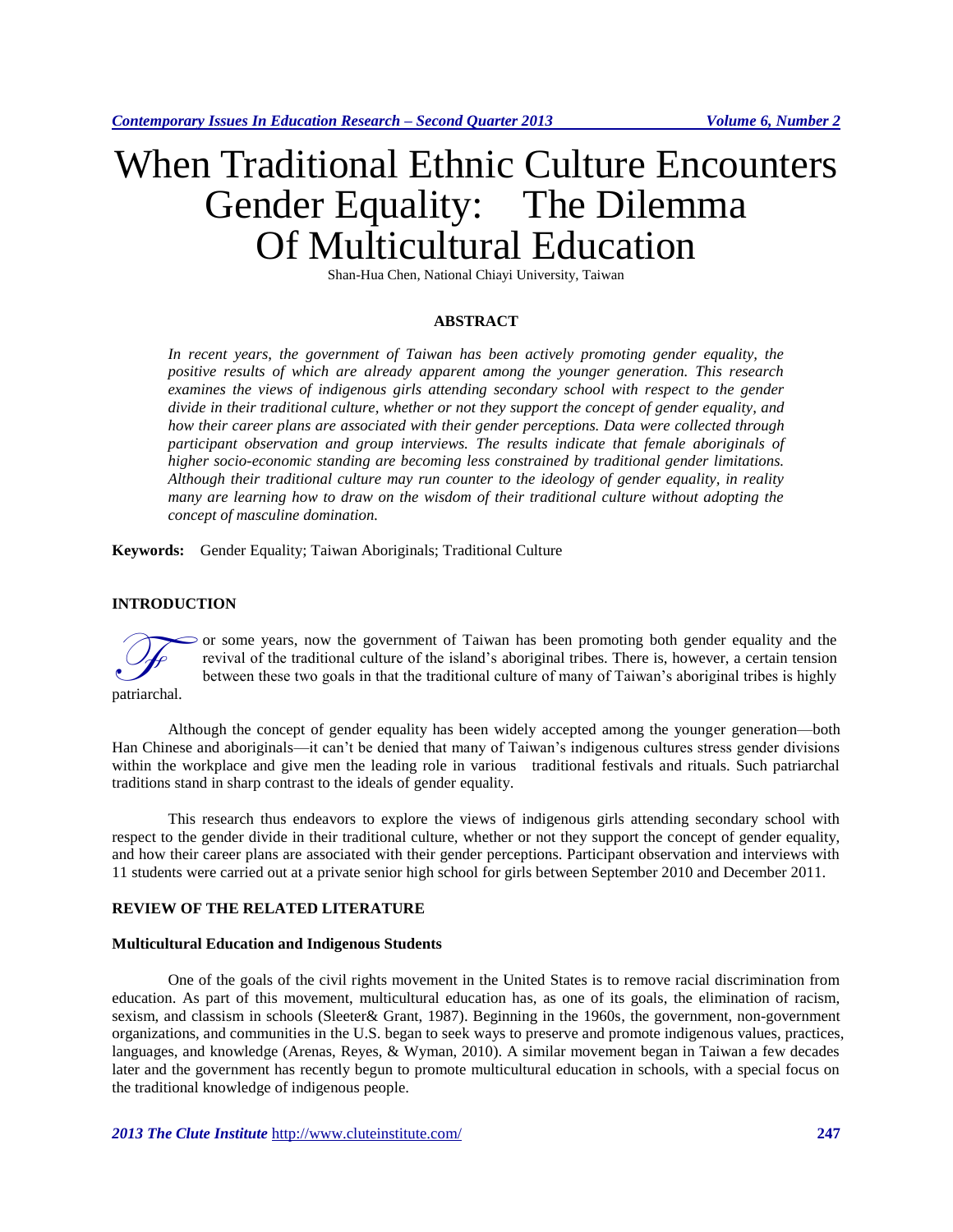## *Contemporary Issues In Education Research – Second Quarter 2013 Volume 6, Number 2*

The 14 different tribes officially recognized by the government constitute around two percent of the population, with the remainder of Taiwan's population consisting mainly of Han Chinese. While each tribe has its own culture and native language (all belonging to the Austronesian language family), over the course of several centuries, sinicization has resulted in the disappearance of many customs and languages. However, despite their high degree of assimilation to mainstream Chinese culture, numerous studies have shown that aboriginals are still very much at the bottom of Taiwan's socio-economic structure. Moreover, indigenous students tend to be less successful in the public school system (Yen, 2009; Wu, 2012).

Thus, aboriginal students in Taiwan face a variety of cultural, social, and educational challenges. Such marginalization is a common issue among indigenous students in many parts of the world, such as the aboriginal and islander communities in Australia (Warren, Cooper, and Baturo, 2009).

Redressing the disadvantaged status of indigenous students requires reducing the cultural differences between indigenous and non-indigenous groups, because students learn best when the learning is taking place in a familiar environment. Therefore, one way of enhancing the academic achievement of indigenous students is to integrate indigenous knowledge, innovations, and practices into the curriculum (Dei, 2010).

#### **Gender Equality**

In most societies, gender provides a framework for how individuals are expected to behave (Raffaelli & Ontai, 2004). Children are taught by adults to behave according to the gender stereotypes current in a given society (Hong, 2004). Moreover, an individual's background factors (gender, academic achievement, etc.) tend to determine what gender stereotypes he or she holds. Since gender stereotypes may result in unequal treatment, it is important to develop effective strategies for promoting gender-equality in schools, families, and society, especially in places where gender stereotypes are deeply rooted, so that individuals can become free from culturally imposed conceptions of masculinity and femininity (Hong, Veach, & Lawrenz, 2003).

Women especially suffer from discrimination in undeveloped or developing areas or countries, as well as in such places where gender stereotypes are deeply rooted it crucial to promote gender equality and the empowerment of women as a basic human right. It has been argued that eliminating gender stereotypes in economically disadvantaged areas will improve the overall level of education, which in turn will help to reduce such serious problems as poverty, hunger, and disease (Geo-JaJa, Payne, Hallam, & Baum, 2009). It has also been argued that reducing gender inequality is an effective way of alleviating poverty and improving the health and education of the general public (Aslanbeigui, Pressman, & Summerfield, 2003). Moreover, gender equality should be seen as a basic human right, and no one should be treated as inferior.

Social movements are the key to enhancing gender equality. Both the indigenous rights movement and the feminist movement assert that all individuals have the same fundamental human rights. However, as Richards (2005) has pointed out, whereas the indigenous rights movement emphasizes self-government, local control of natural resources, and the protection of traditional religions and languages, the focus of the gender rights movement and feminism is on gender equality.

## **METHODOLOGY**

In carrying out this qualitative study, data were collected by using participant observation and group interviews with 11 female secondary school students from the Tsou tribe.

## **Participants**

All of the participants were students at the Tanivu Girls School - a private high school in Chiayi City. Most of the parents of the participants were employed in public service or had stable work in the tribe; around one-third of the parents had completed a college degree and reside in one of the two main settlements of the Tsou tribe. Thus, in comparison to other aboriginals, the participants have a relatively high socio-economic status. The number and distribution of the participants is set out in Table 1: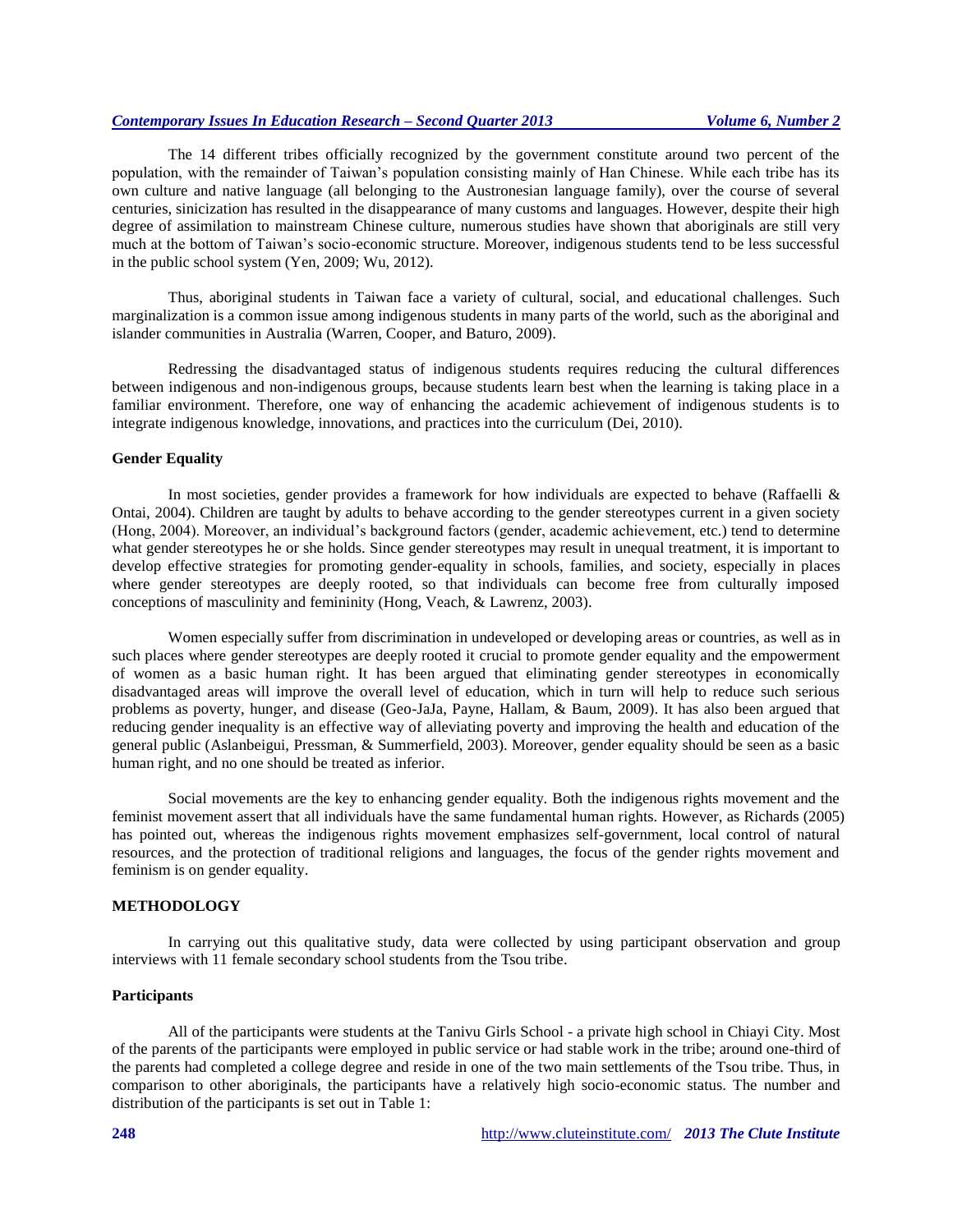| <b>Tribal Grouping</b> | <b>Number of Participants</b> |
|------------------------|-------------------------------|
| Dabang Tribe           |                               |
| Saviki Tribe           |                               |
| Niahosa Tribe          |                               |
| Tefuye Tribe           |                               |
| Pnguu Tribe            |                               |
| Total                  |                               |

**Table 1: The Number And Distribution Of The Participants**

## **Observation**

The participant observation consisted of the tribe's traditional festivals and an evening-study program. The main festivals of the Tsou are Homeyaya, Mayasvi, and Fo'na. While taking part in these cultural activities, the activities of the indigenous youths were observed, especially the female secondary school students.

The observation of the evening study program focused on peer interactions, Tsou language training, and various cultural practices. Based on these observations, a semi-structured questionnaire was designed for use in the group interviews.

#### **Group interviews**

Based on the participant observations, descriptive questions were developed to elicit the students' opinions on gender issues. Using Spradely's (1979; 1980) methodology, the data were processed using domain analysis, taxonomic analysis, componential analysis, and cultural themes. The validity of the results was improved through the use of repeate[d self-r](http://tw.dictionary.yahoo.com/search?ei=UTF-8&p=%E5%8F%8D%E7%9C%81)eflection.

## **FINDINGS**

Following are the key findings of the interviews.

#### **Education and Division of Labor**

Most of the participants' have mothers who are employed and also perform most of the housework. While the fathers are responsible for tribal activities, the mothers play an important role in their children's education. Most of the participants' families own tribal land and both sons and daughters are expected to assist with the farm work.

Overall, the participants' families have stable economic resources and give much emphasis to their children's education - both boys and girls - so that they won't fall behind their non-indigenous counterparts. In the senior high school stage, they send their children to study at relatively expensive private schools which offer higher quality education.

| <i>Interviewer</i> : | What are your parents' attitudes about your schoolwork?                                                                |  |
|----------------------|------------------------------------------------------------------------------------------------------------------------|--|
| Student 1:           | They kept an eye on my schoolwork during elementary school and junior high and always<br>forced us to do our homework. |  |
| Student 2:           | My mom did that too. They paid more attention when I was in junior high.                                               |  |
| Student 1:           | She said that we have to keep up with the non-indigenous students.                                                     |  |

#### **Traditional Tribal Culture**

*2013 The Clute Institute* <http://www.cluteinstitute.com/> **249** Although hunting is no longer an economic necessity, it remains an important part of the cultural heritage of many of Taiwan's indigenous peoples, and hunting expeditions are seen as a way of passing on tribe's traditional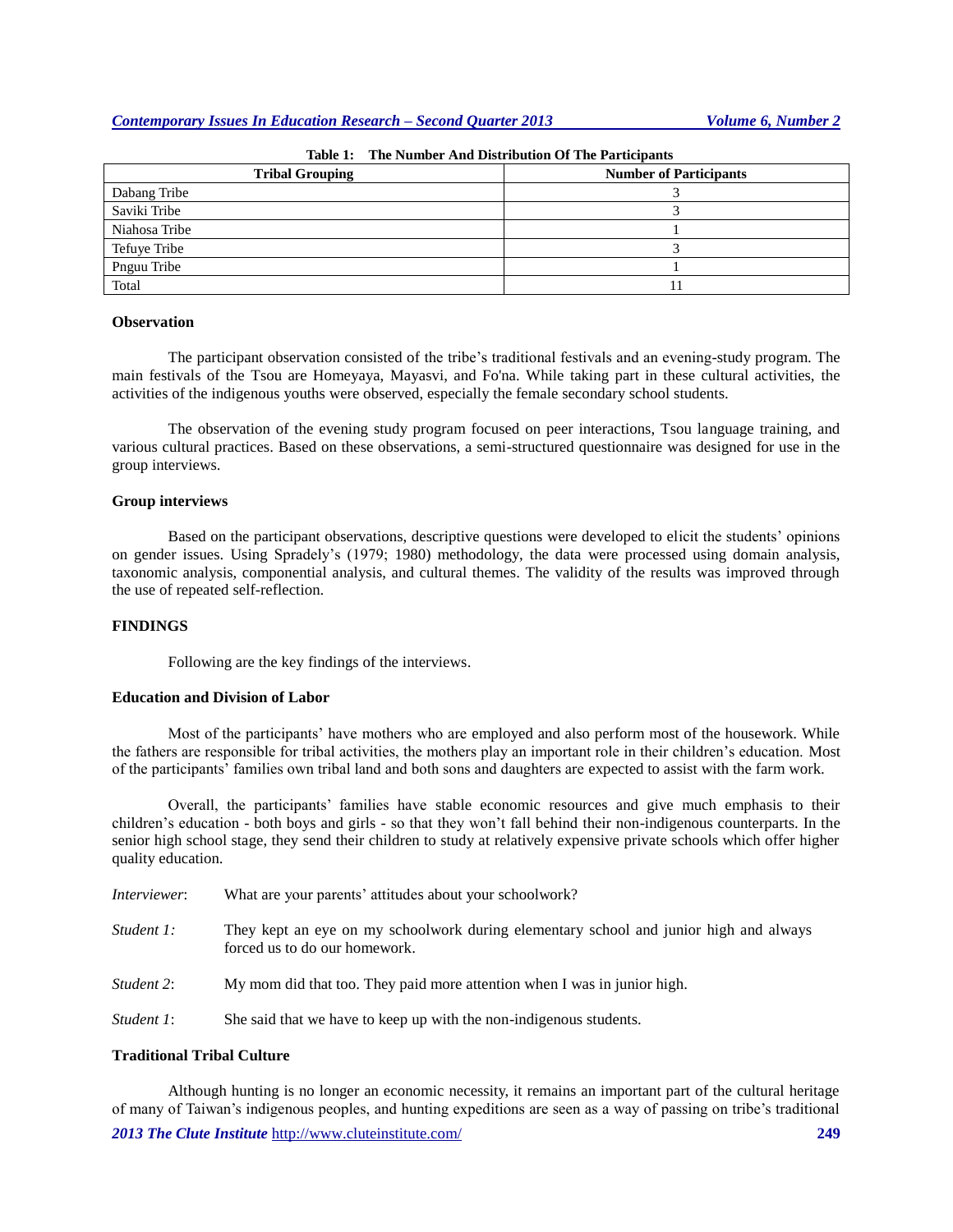## *Contemporary Issues In Education Research – Second Quarter 2013 Volume 6, Number 2*

wisdom. However, hunting is generally limited to males, and several of the boys went hunting very often (Chen, 2009). In common with Taiwan's other aboriginal tribes, the elders of the Tsou tribe pass on to the younger generation the tribe's taboos and legends, as well as a wide range of related knowledge, including folk medicine and information about the local plants and animals in the course of which the young people also learn at least some of the tribal language.

- *Interviewer:* Can you say more about how your father would use your tribal language to communicate with you when hunting?
- *Student* 3: Once I got hurt and started bleeding. My father told me to find a certain plant, bite it, and apply the juice to the wound. When my dad sees animals, he uses our tribal language to talk about them. My dad taught me how to spot animals; he pointed out the animals to me and taught me how to use a shotgun.

Some of the hunting grounds are far away from the village and it can take two or three days of arduous walking to reach them. During such long hunting expeditions, the young men of the tribe learn to recognize animals, plants, and the key topographical features of their hunting grounds (Chen, Yang, Ho, and Wang, 2012). This is one of the chief ways in which young men imbibe the spirit of the Tsou tribe.

Some of the participants stated that they had asked their father to take them hunting, but they were always rejected. However, a few girls reported that they had gone hunting before. Moreover, a huntress has recently appeared in the tribe; she has hunted for wild boar by herself - something even the men find difficult.

#### **Traditional Rituals and Ceremonies**

The main rituals and ceremonies of Tsou tribe are all held in the two main communities - (*hosa*) of Tefuye and Dabang. Each of these villages has a men's house (*kuba*) which serves as the center of religion and administrative affairs, as well as an important tribal symbol.

Each ceremony includes certain taboos and also requires various preparations, such as brewing alcohol and cleaning ritual containers. In these traditional ceremonies, men play the leading role and the participation of women is largely limited to helping with the preparations.

Most students have never taken part in these ceremonies because they don't live in the two main villages. However, young males and, to a lesser extent, females who live in the two *hosa* do have some opportunities to participate in the tribal ceremonies and learn the traditional songs which accompany the rituals. However, since all the senior high students study in distant places, they are often unable to return for the ceremonies. A student stated, "In the past, Mayasvi was held to celebrate triumph in battle. Presently, it is held in certain months."

*Student* 4: We live in a paternalistic society, but it's not so bad.

*Interviewer:* What is your opinion about men playing the leading role in rituals?

*Student* 4: That's not true. We just follow the traditions. It's not bad.

#### **Female Students' Career Aspirations and Ethnic Identity**

Upon reaching the tenth grade, students in Taiwan are divided into two tracks - the natural sciences and the humanities tracks. Chen et al. (2012) found that all the male aboriginal students in one high school chose the humanities track and that their career inspirations are to become police officers, counselors, members of the clergy, or teachers. They all looked forward to making some contribution to the tribe in the future.

Among the 11 participants, five girls wanted to choose the natural science track, which is unusual since most girls choose the humanities track. Their career aspirations are to become public servants and medical personnel,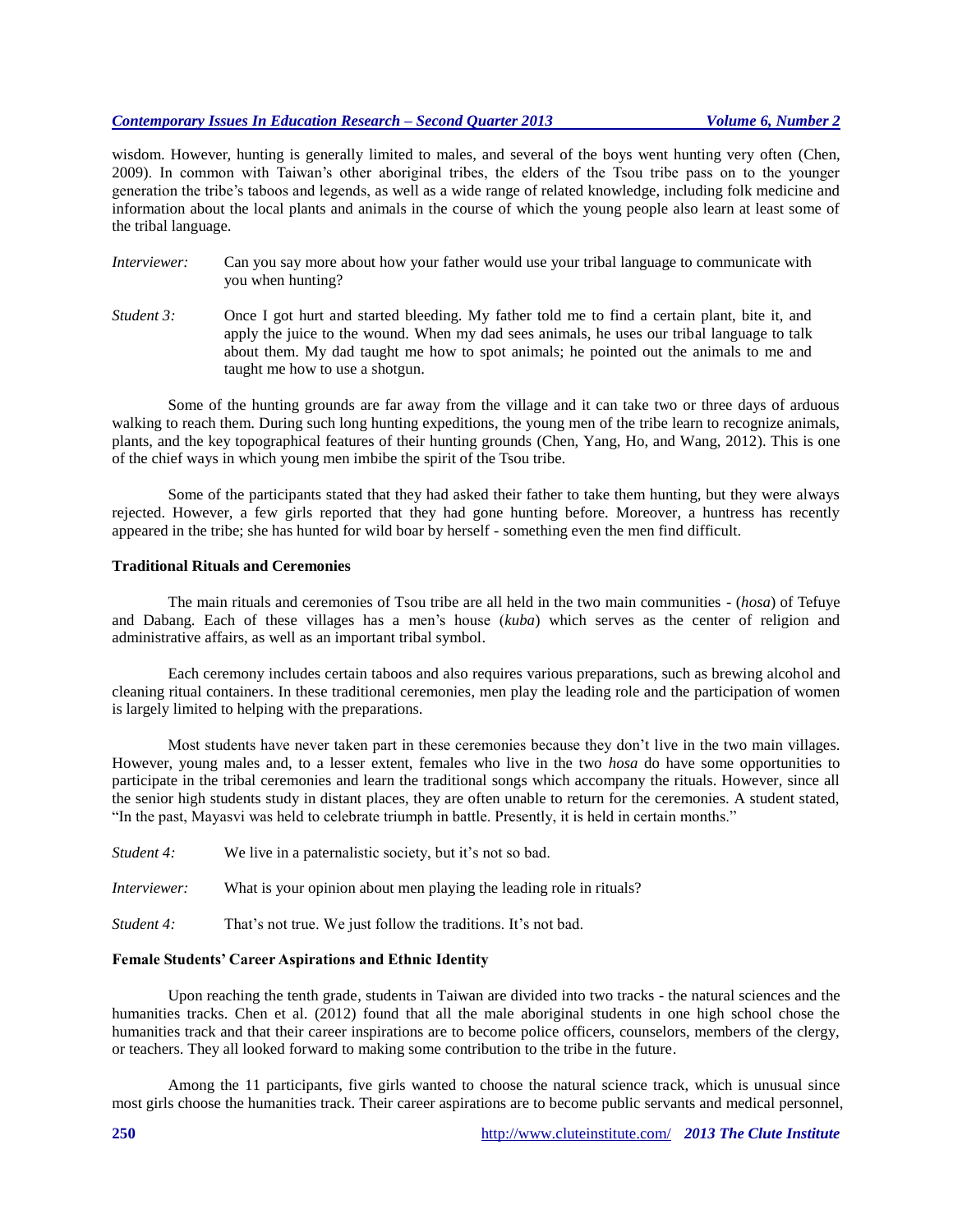hoping to improve the serious health problems of their tribe. Moreover, since the mountains of Taiwan are often struck by natural disasters, one of the girls wanted to engage in civil engineering:

*Student* 5: Because of the natural disasters here, I want to study civil engineering. . . The village headman told me that civil engineering would help the tribe. I can work in the mountains, so my parents also support this idea.

Even though some of the participants mentioned that their parents have encouraged them to go outside of the tribe to earn money and gain some life experience, most stated that after the completion of their studies, they want to return home to make some contribution to the tribe.

## **CONCLUSIONS**

Because the parents of the participants in this study have stable jobs and income, they pay much attention to their children's education and generally agree with the idea of gender equity. Thus, they have high expectations for all their children, regardless of gender.

Because the hunting activities and traditional ceremonies of tribe are male-dominated, male students have more opportunity to participate in these important cultural activities. Although the tribe's traditional cultural activities continue to be male-dominated, young women don't tend to see this as a big problem, especially since such ceremonies don't play a major role in their daily lives. As for hunting, however, some change in traditional gender roles seems to be taking place, as evidenced by the participants' admiration of the female boar hunter.

The participants can thus be seen as stepping away from traditional gender limitations in schooling and employment, as demonstrated by the way in which many of them have chosen the science academic track as a way of making a contribution to their tribe.

For the aboriginal students, the tribe's cultural activities are not only a ceremony, but also a place for receiving traditional knowledge and cultivating a sense of identity. Although many of these activities are male dominated, gender equality is widely accepted in daily life.

Multicultural education helps indigenous students build their self-confidence through the revival of their traditional culture. Although some aspects of their traditional culture may go against the ideology of gender equality, in reality, indigenous students are making an adjustment to their traditional culture; they inherit the essence of their tribe's traditional wisdom, but not the concept of masculine domination.

## **AUTHOR INFORMATION**

**Shan-Hua Chen** is an associate professor of GIEAPD(Graduate Institute of Educational Administration and Policy Development), National Chiayi University in Taiwan, who teaches courses in Sociology of Education, Multicultural Education, Methods and Materials for Social Studies Teaching in Elementary School, and Qualitative Research. While her early research addressed the education of the working-class students in Taiwan, her current research interests are highly related with indigenous education. She is non-indigenous, but devoted herself in indigenous education and research for years. She has published several research papers on selected journals in the topic of indigenous and multicultural education. E-mail: [shanhua@mail.ncyu.edu.tw](mailto:shanhua@mail.ncyu.edu.tw)

## **REFERENCES**

- 1. Arenas, A., Reyes, I. & Wyman, L. (2010). When indigenous and modern education collide in the global culture. J. Zajda (ed.), *Global pedagogies: Schooling for the future, globalization, comparative education and policy research*. (pp. 85-110). Springer Science and Business Media.
- 2. Aslanbeigui, N., Pressman, S., and Summerfield, G. (2003). Toward gender equity: policies and strategies. International Journal of Politics, *Culture and Society, 16(3)*, 327-330.